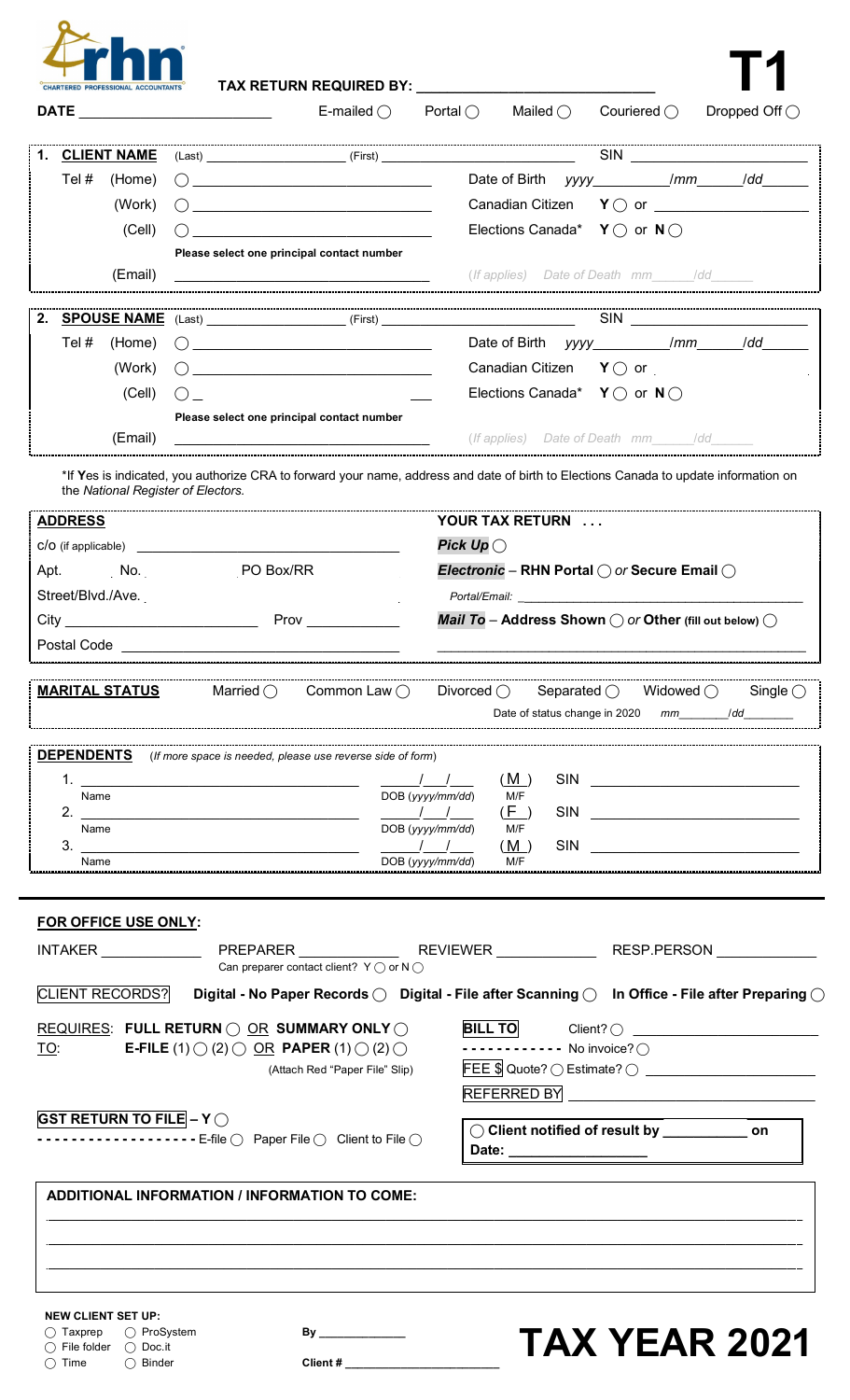| HOME ACCESSIBILITY RENOVATIONS?                              | $N \cap$<br>Y()         | ELECTED SPLIT-PENSION INCOME?<br>$N$ $\cap$                                           |
|--------------------------------------------------------------|-------------------------|---------------------------------------------------------------------------------------|
| NEW HOME BUYER?                                              | $N \bigcap$             | <b>VOLUNTEER FIREFIGHTER / RESCUE?</b><br>$N$ $\cap$                                  |
| NEW DEPENDANT?                                               | $Y \cap N \cap$         | ARE ANY FAMILY MEMBERS DISABLED? $Y \cap N$                                           |
| PREPARE GST/HST RETURN?                                      | $Y \cap N \cap$         | ARE YOU AN ELIGIBLE EDUCATOR?<br>N()                                                  |
| DID YOU SELL A PROPERTY?<br>WAS IT YOUR PRINICPAL RESIDENCE? | $N \bigcap$<br>$N \cap$ | DID YOU WORK FROM HOME IN 2020?<br>$N$ $\cap$<br>NO. OF DAYS IN TOTAL? (max 250 days) |
| DO YOU HAVE FOREIGN ASSETS?                                  | $N($ )                  | DID YOUR MARITAL STATUS CHANGE                                                        |

# **OTHER INCOME:**

| Covid benefits received or repaid (T4A)     |  |  |
|---------------------------------------------|--|--|
| <b>Rental income (776)</b>                  |  |  |
| Foreign pension income (FOREIGN)            |  |  |
| Capital gains/losses (S3)                   |  |  |
| Self-employment information (2125)          |  |  |
| $\Box$ CPP contributions $\Box$ EI premiums |  |  |

 $\mathcal{L}_\mathcal{L}$  and the contribution of the contribution of the contribution of the contribution of the contribution of the contribution of the contribution of the contribution of the contribution of the contribution of th  $\overline{\phantom{a}}$  , and the state of the state of the state of the state of the state of the state of the state of the state of the state of the state of the state of the state of the state of the state of the state of the stat  $\mathcal{L}_\mathcal{L}$  and the state of the state of the state of the state of the state of the state of the state of the state of the state of the state of the state of the state of the state of the state of the state of the sta  $\mathcal{L}_\text{max}$  , and the contribution of the contribution of the contribution of the contribution of the contribution of the contribution of the contribution of the contribution of the contribution of the contribution of t

## **Notes for Other Income**:

| <b>DEDUCTIONS AND CREDITS:</b>             |  |
|--------------------------------------------|--|
| Employment expenses - T2200 (777)          |  |
| Foreign income verification (1135)         |  |
| Union/Professional dues (21200)            |  |
| Child care receipts (CARE)                 |  |
| Moving expenses (T1M)                      |  |
| Support payment information (SUPPORT)      |  |
| Investment council fees paid (INVESTMENTS) |  |
| Accounting fees paid (INVESTMENTS)         |  |
| Interest on investment loans (INVESTMENTS) |  |
| Home buyers' amount (31270)                |  |
| Adoption expenses (31300)                  |  |
| Disability supports deduction (929)        |  |
| Canada caregiver amount (30500)            |  |
| Student Loan interest slips (31900)        |  |
| Tuition fees - T2202 & Continuous learning |  |
| Medical/Dental/Optical receipts            |  |
| Premiums paid to Private Medical           |  |
| Insurance plans                            |  |
| Home accessibility expenses (31285)        |  |
| Donations                                  |  |
| Instalment payment information             |  |
| Labour sponsored funds - T5006/EVCC30      |  |
| <b>RRSP</b>                                |  |
| Principal residence / Property sale*       |  |
| Year acquired                              |  |
| Proceeds                                   |  |
| Ownership %                                |  |
| Full Address of Property                   |  |

 $\mathcal{L}_\mathcal{L} = \mathcal{L}_\mathcal{L} = \mathcal{L}_\mathcal{L} = \mathcal{L}_\mathcal{L} = \mathcal{L}_\mathcal{L} = \mathcal{L}_\mathcal{L} = \mathcal{L}_\mathcal{L} = \mathcal{L}_\mathcal{L} = \mathcal{L}_\mathcal{L} = \mathcal{L}_\mathcal{L} = \mathcal{L}_\mathcal{L} = \mathcal{L}_\mathcal{L} = \mathcal{L}_\mathcal{L} = \mathcal{L}_\mathcal{L} = \mathcal{L}_\mathcal{L} = \mathcal{L}_\mathcal{L} = \mathcal{L}_\mathcal{L}$ 

**Notes for Deductions and Credits**: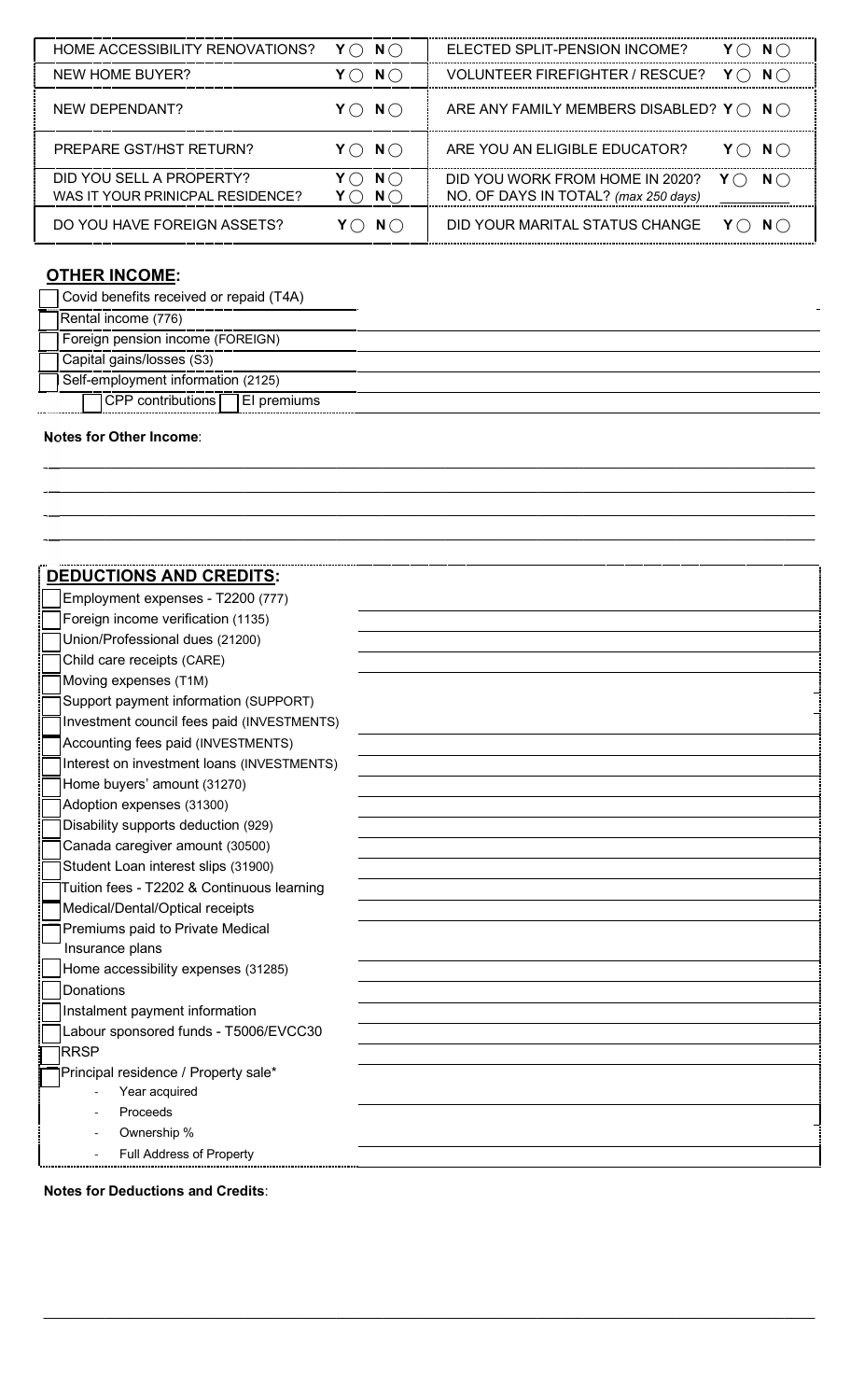

### **Engagement Letter**

I wish to confirm the following arrangements in respect of my **2021** personal income tax return and T1135 Foreign Income Verification Statement, if applicable, which I engage **Reid Hurst Nagy Inc.** (**RHN**) to prepare.

- 1. I have provided the required information to complete my return. This includes, but is not limited to, T3, T4, and T5 slips, other information slips, summaries of income and expenses relating to any business or rental property, receipts and vouchers, cancelled cheques and other information necessary.
- 2. **RHN** will return all original tax receipts unless instructed otherwise. **It will be my responsibility to retain my tax receipts for 7 years.**
- 3. **RHN** will prepare my personal income tax return (including all previous and future tax years) based on information I provide and will electronically file my return if allowable. **RHN** will not audit, review or otherwise verify the data I submitted, although I may be asked for clarification on some of the information. **RHN** will prepare my personal income tax return correctly according to the rules and regulations of the law.
- 4. I understand **RHN** respects the privacy of personal information. I agree to provide personal information necessary - that is, information that identifies me as an individual. I also agree that I have obtained consent from others for whom I have provided **RHN** with personal information for collecting, using and disclosing this information, according to privacy legislation\*. **RHN** follows rigorous privacy practices and governs the use and handling of the information provided to them.
- 5. I accept the fees for services, plus out-of-pocket expenses. Invoices will be paid upon presentation.
- 6. I understand that I will be responsible if there are any penalties imposed for inaccurate and/or late returns.
- 7. I agree to indemnify, defend (by counsel retained and instructed by us) and hold harmless **RHN**, and its partners, agents or employees, from and against any and all losses, costs (including solicitors' fees), damages, expenses, claims, demands or liabilities in the event that CRA seeks to impose a third-party civil liability penalty on the us that stems from reliance on information provided.
- 8. **RHN** is not responsible for taxes, interest and/or penalties related to information not provided or inaccurate information.
- 9. I accept responsibility for the accuracy of the information provided to **RHN** and the above terms and agreement.

[*Print name*]

[*Date*] [*Signed*]

\*For more information, please visit our website www.rhncpa.com or contact our privacy officer at 604-273-9338 or by email at info@rhncpa.com.